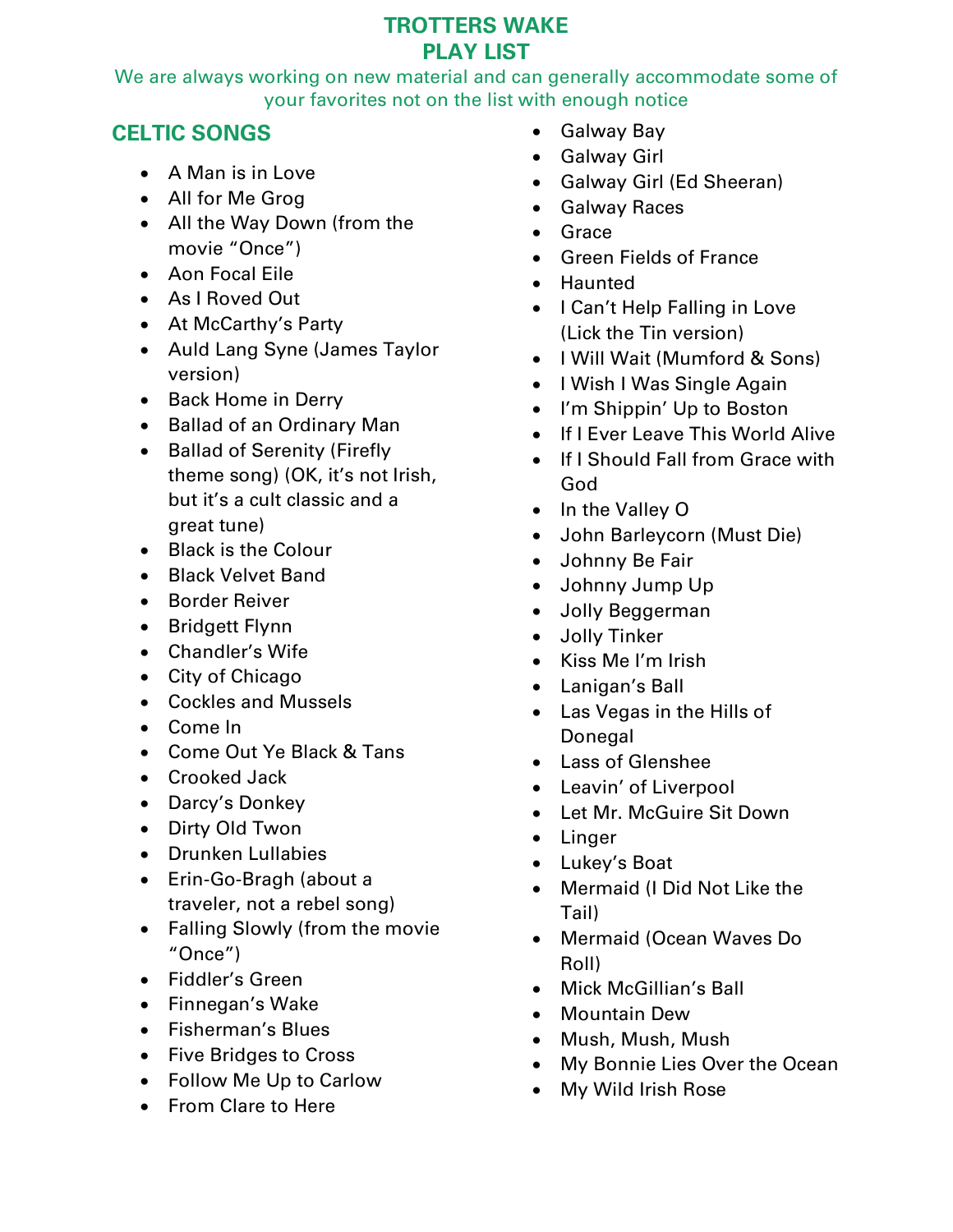- New York Girls
- Nightingales Sing
- No One as Irish as Barack O'Bama
- Old Woman from Belfast
- On We Go
- Quare Bungle Rye
- Rain and Snow
- Ready for the Storm
- Red Haired Mary
- Richie Won't Be Singing Anon Focal Anymore
- Rocky Road to Dublin
- Roll Out the Barrel (not Celtic, but funny anyway)
- Rose of Tralee
- Rose Tattoo
- Scalliwag
- Scarborough Fair
- Seven Drunken Nights
- Seven Old Ladies Got Stuck in the Lavat'ry
- Shady Grove
- Silver Strand
- Spancil Hill
- Star of the County Down
- Step it Out Mary
- Sweet Rosie O'Grady
- Tell Me Ma
- The ABC Song
- The Body of an American
- The Bold O'Donahue
- The Cobler
- The Creggan White Hare
- The Derby Ram
- The Emigrant
- The Ferryman
- The Fields of Athenry
- The Foggy Dew
- The Hare's Lament
- The Irish Rover
- The Orange and the Green
- The Parting Glass
- The Rare Ould Times
- The Scotsman
- The Sick Note
- The Snows, They Melt the Soonest
- The Town I Loved So Well
- The Unicorn Song
- The Wind Rover
- Three Drunken Maidens
- Valley of Knockanure
- Waxies Dargle
- When Irish Eyes are Smiling
- Whiskey in the Jar
- Whistling Gypsy Rover
- Wild Colonial Boy
- You Couldn't Have Come at a Better Time

#### **ORIGINAL SONGS**

- Andrew's Lullaby
- In Your Head
- Jig: Charging My Cell Phone
- Tommy Shaunessy
- Half-a-Wake
- Irish Heart Attack

## **TRADITIONAL (INSTRUMENTAL)**

- Air: Air Tune
- Air: Father
- Air: Hector the Hero
- Air: The Dark Island
- Jigs: Father O'Flynn, Kesh, Morrison's
- Jigs: Haste to the Wedding